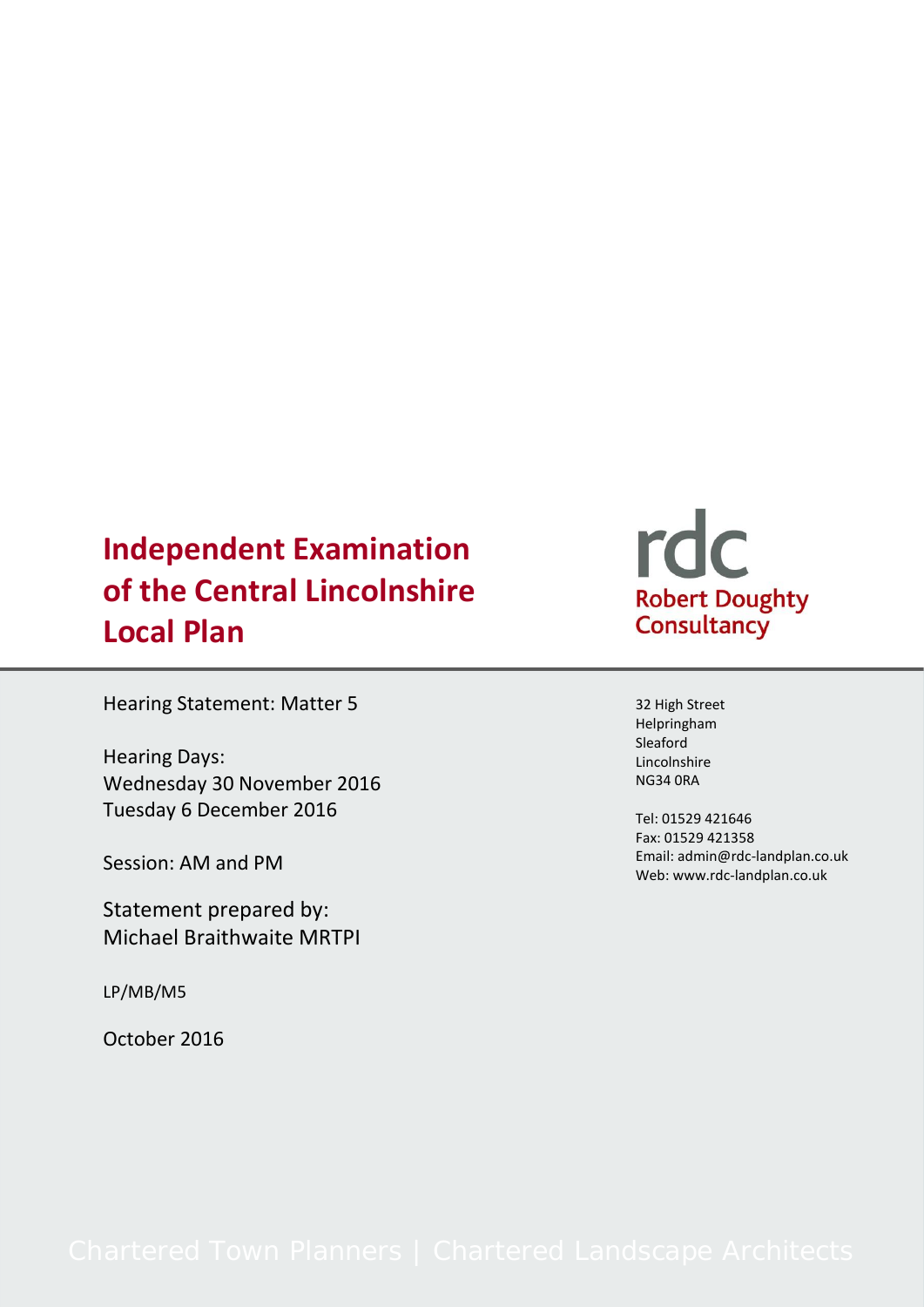

This paper sets out our comments in response to the questions to be discussed at the Local Plan Examination under Matter 5. Some of the questions appear to be directed at the Local Planning Authorities. In those cases, we have answered 'no comment', although we reserve the right to respond to the Planning Authorities' statements and those of other respondents on the day.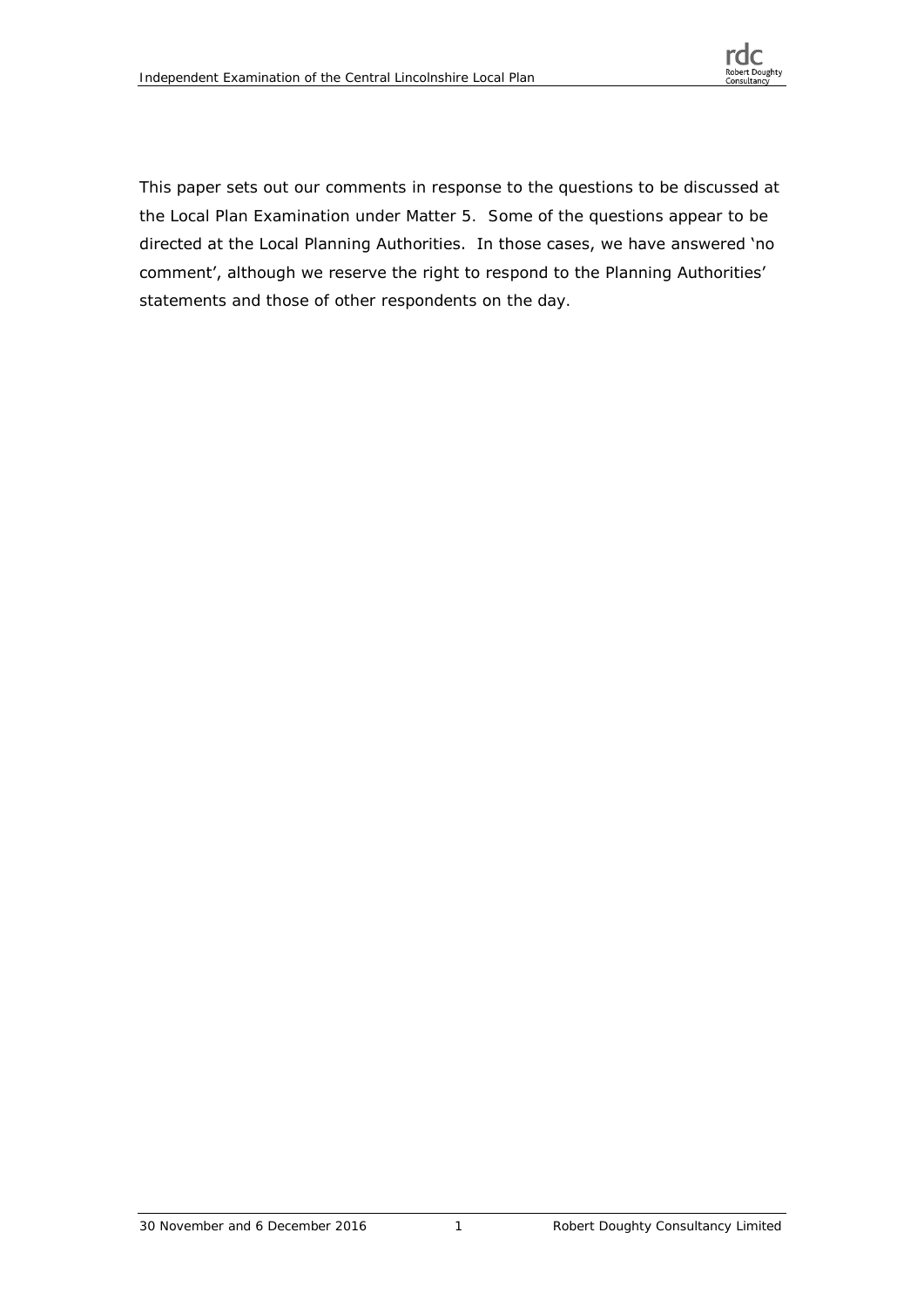**MATTER 5 – Residential Allocations and Development in the Countryside (LP49, LP50, LP51, LP52, LP53, LP54, LP55)**

20) In addition to the SUEs Policy, LP49 predominantly allocates sites for residential development in the Lincoln Urban Area, the Main Towns of Gainsborough and Sleaford, Market Towns and Large Villages. Some sites with planning permission are also allocated in Medium and Small Villages, with more proposed through the Council's suggested Main Modifications11.

21) The following Issues and Questions primarily relate to the rationale and justification for the allocations in each tier of the hierarchy. Discussions at the Hearing sessions will be based upon the following questions and applied to the Lincoln Urban Area allocations, Main and Market Town allocations and allocations in Large Villages.

**Issue 5a – General Questions**

**1. QUESTION 1**

Was the site selection process robust? Were an appropriate selection of potential sites assessed? Were appropriate criteria taken into account in deciding which sites to select and was the assessment against these criteria robust? How was the red, amber, green scoring system in the *Residential Allocations Evidence Repor*t used to arrive at conclusions on the preferred allocations? Was any weighting given to particular criteria or scores? How was the Integrated Impact Assessment Score used given it is omitted from some site assessments? Was the previously developed status of land taken into account?

- 1.1. The assessment process appears to be site by site, with little or no assessment of the needs and capacity of the wider settlement, either in itself or taking account of its relationship to neighbouring settlements. In several cases allocations are promoted that already have planning permission, but there is no assessment of the purpose of development, whether more or less growth would be promoted in the settlement in the absence of extant planning consents, or whether the sites with planning permission would have come forward as allocations if they did not already benefit from planning permission.
- 1.2. The basis for the local plan strategy appears to be big places can have some growth, bigger places can have more growth, with little to no assessment of the impact of the approach on the capacity of the settlement or the distribution of population and economic activity over time, and the potential impact this may have on the development potential beyond the current plan period. Will the current strategy provide a solid foundation to facilitate future growth, or will it limit future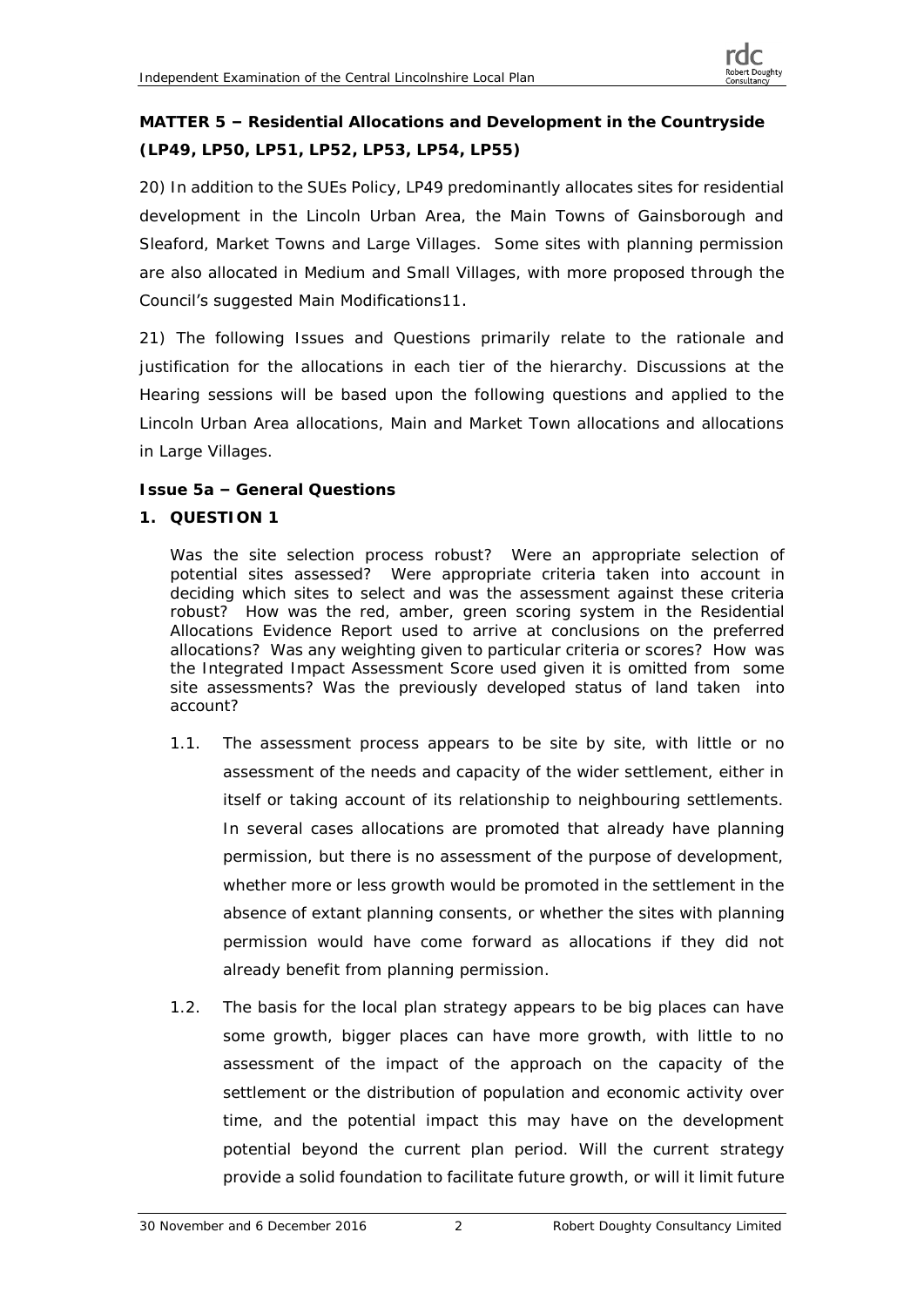potential by directing investment in development and infrastructure to inappropriate locations? The plan itself and the supporting Infrastructure Delivery Plan make not reference to life beyond the plan period, but clearly there will be a continuing need to manage change.

1.3. Undoubtedly Lincoln, Gainsborough and Sleaford will and should have proportionately more growth than smaller settlements. Although Gainsborough and Sleaford appear to have the same absolute level of growth, this growth represents a different proportion for each settlement. Ultimately, this will have an impact on the role and capacity of each settlement, both in itself and in relation to the wider network of settlements across Central Lincolnshire and the wider area. There is, therefore, no means to assess whether the approach is sustainable and appropriate. This divergence in growth rates between Sleaford and Gainsborough will be repeated across the range of smaller settlements across the plan area, but the impact on the distribution of services and the change in role and function of different settlements that will arise from this approach has not been assessed in any way.

#### **2. QUESTION 2**

Are there any significant factors that indicate that any sites should not have been allocated?

- 2.1. The fundamental approach to the plan has avoided any such assessment. The growth strategy of the plan does not appear to have assessed the impact of the growth strategy on the relationship between settlements over the lifetime of the plan, or assessed the impact of the approach on the capacity of settlements to support future growth.
- **3. QUESTION 3**

Is there any risk that site conditions and constraints might prevent development or adversely affect viability and delivery? Are all sites viable and deliverable?

- 3.1. No comment.
- **4. QUESTION 4**

Are the site boundaries correctly defined?

4.1. One of our clients' land at Nettleham is promoted both in the "made" Nettleham Neighbourhood Plan and the draft Local Plan (CL4660). The draft Local Plan, however, promotes a smaller site than that shown in the Nettleham Neighbourhood Plan. The Nettleham Neighbourhood Plan site allows for site access, unlike the boundary shown in the draft Local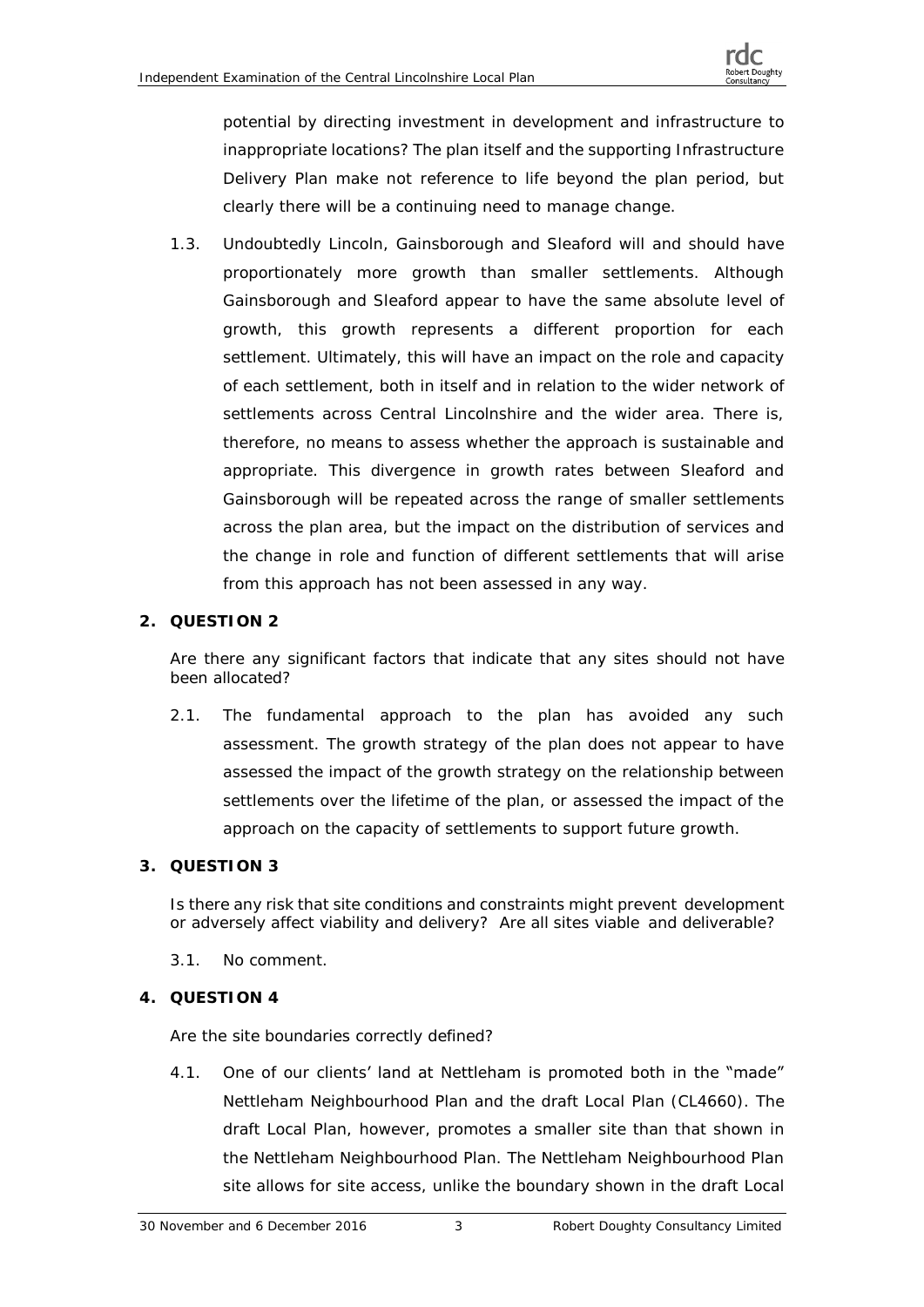Plan. The scheme used as the basis for our public consultation exercise prior to the submission of a planning application is based on the Nettleham Neighbourhood Plan boundary. This has been drawn to the Planning Authorities' attention at the further draft stage, but has not been addressed in the submission draft. This example could be a lone example or could indicate there are similar issues across the plan.

#### **5. QUESTION 5**

Are the assumptions regarding the density of development and net developable areas justified and based on available evidence?

5.1. We have generally taken the assumptions regarding density and developable areas as an indication of site opportunities and constraints, based as it is in many cases on the general plan wide analysis. More specific analysis on a site by site basis should confirm the details of the development area and the capacity of the site, which may be more or less than the general assumptions used in the plan. We would be concerned, however, if the assumed figures were applied as absolute figures in assessing detailed proposals.

#### **6. QUESTION 6**

The April 2016 Residential Allocations Evidence Report states that a site threshold of 25 dwellings was used to consider potential allocations as this allowed Officers to 'focus on sites that would make a significant contribution to housing supply'. Is this consistent with the PPG (3-010-20140306) which states that plan makers will need to assess a range of different site sizes and should consider all sites capable of delivering five or more dwellings? What impact does adopting a higher threshold have on the effectiveness of the Local Plan?

6.1. We are concerned at the use of 25 dwellings as a minimum size for site allocations. There is no justification for the use of this level. Clearly the Local Planning Authority is expecting significant levels of growth to come forward from smaller sites in all settlements. The approach, however, has resulted in a lack of any meaningful assessment of smaller sites to demonstrate whether the necessary level of growth will come forward on these smaller sites. Adopting a higher threshold may not, in principle, reduce the effectiveness of the plan, if it is supported by evidence to demonstrate the availability of smaller "windfall" sites that will constitute a significant portion of the housing supply. The evidence of the availability of windfall sites in accordance with the aspiration of the Local Plan, however, is sadly lacking and it must be concluded that the effectiveness of the plan is therefore significantly reduced.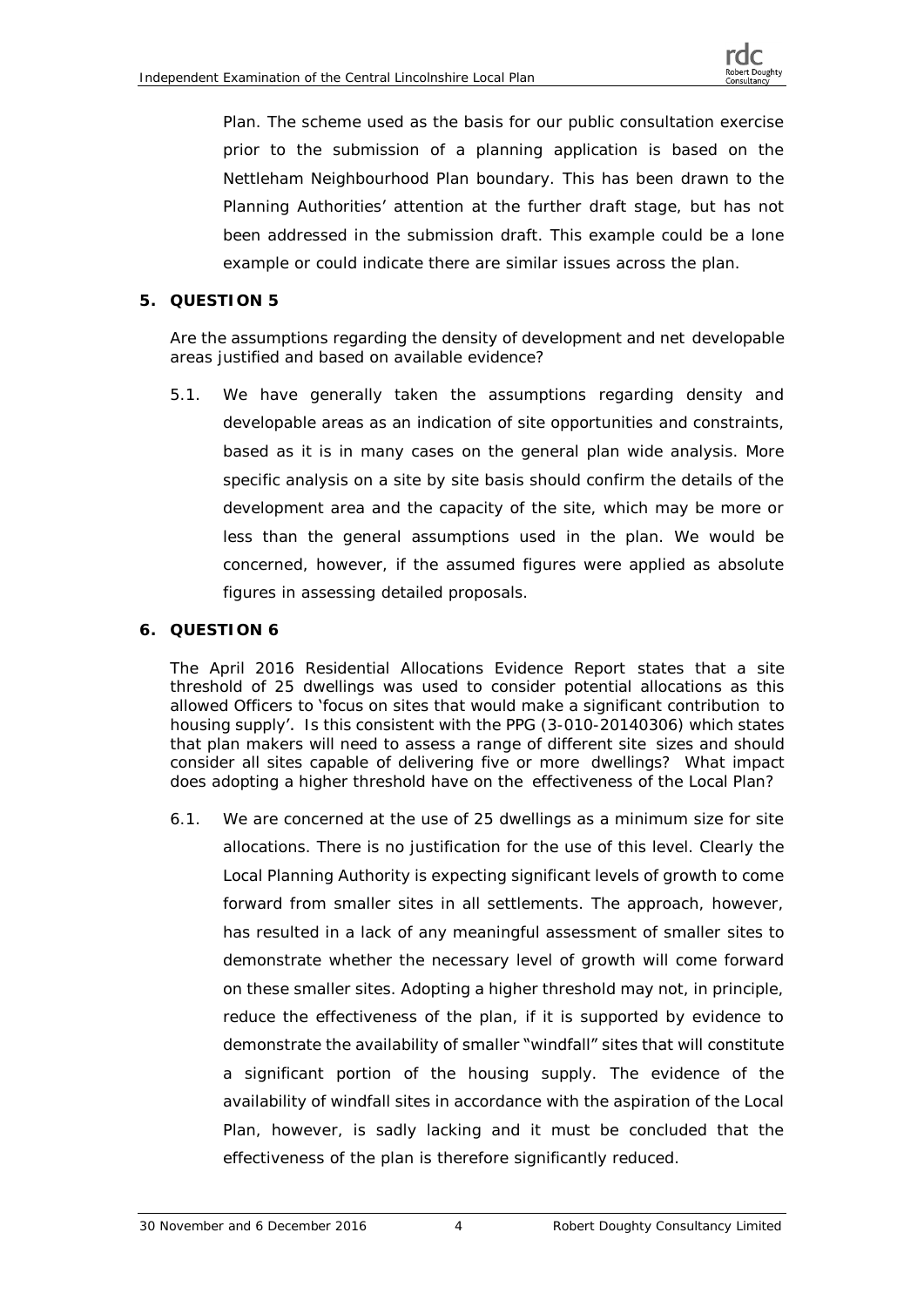### **7. QUESTION 7**

Did the Constraints and Sustainability Assessment in the Residential Allocations Evidence Report assess each site against any relevant national/local planning policies and/or designations to establish which have reasonable potential for development?

7.1. No comment.

**Issue 5b – Allocations in Lincoln Urban Area– Policy LP49**

**8. QUESTION 8**

Are the allocations in the Lincoln Urban Area justified, effective and consistent with national policy?

8.1. No comment.

**Issue 5c – Allocations in Main Towns (Gainsborough and Sleaford – Policy LP50) and Market Towns (Caistor and Market Rasen – Policy LP51)**

**9. QUESTION 9**

Are the allocations in the Main Towns and Market Towns justified, effective and consistent with national policy?

- 9.1. We are not in a position to comment on all allocations in principle. Clearly the question must only relate to sites above 25 dwellings, although clearly other sites with smaller capacity could also be brought forward that maybe justified, effective and consistent with national policy. Given the concern raised regarding meeting overall growth targets and the capacity of other sites to contribute significantly to the delivery of new homes, there may be need to consider bringing forward other sites.
- **10. QUESTION 10**

What are the reasons for the revised indicative dwelling capacity on site CL4686? Why has this been reduced from 450 to 245 units? Is **MM/SC/5** necessary to make the Local Plan sound?

10.1. No comment.

**Issue 5d – Allocations in Large Villages – Policy LP52**

#### **11. QUESTION 11**

Are the allocations in the Large Villages justified, effective and consistent with national policy?

11.1. We have raised a number of concerns already regarding, for instance, the accuracy of site boundaries at Nettleham or the uncritical approach to allocating sites with planning permission in villages, with little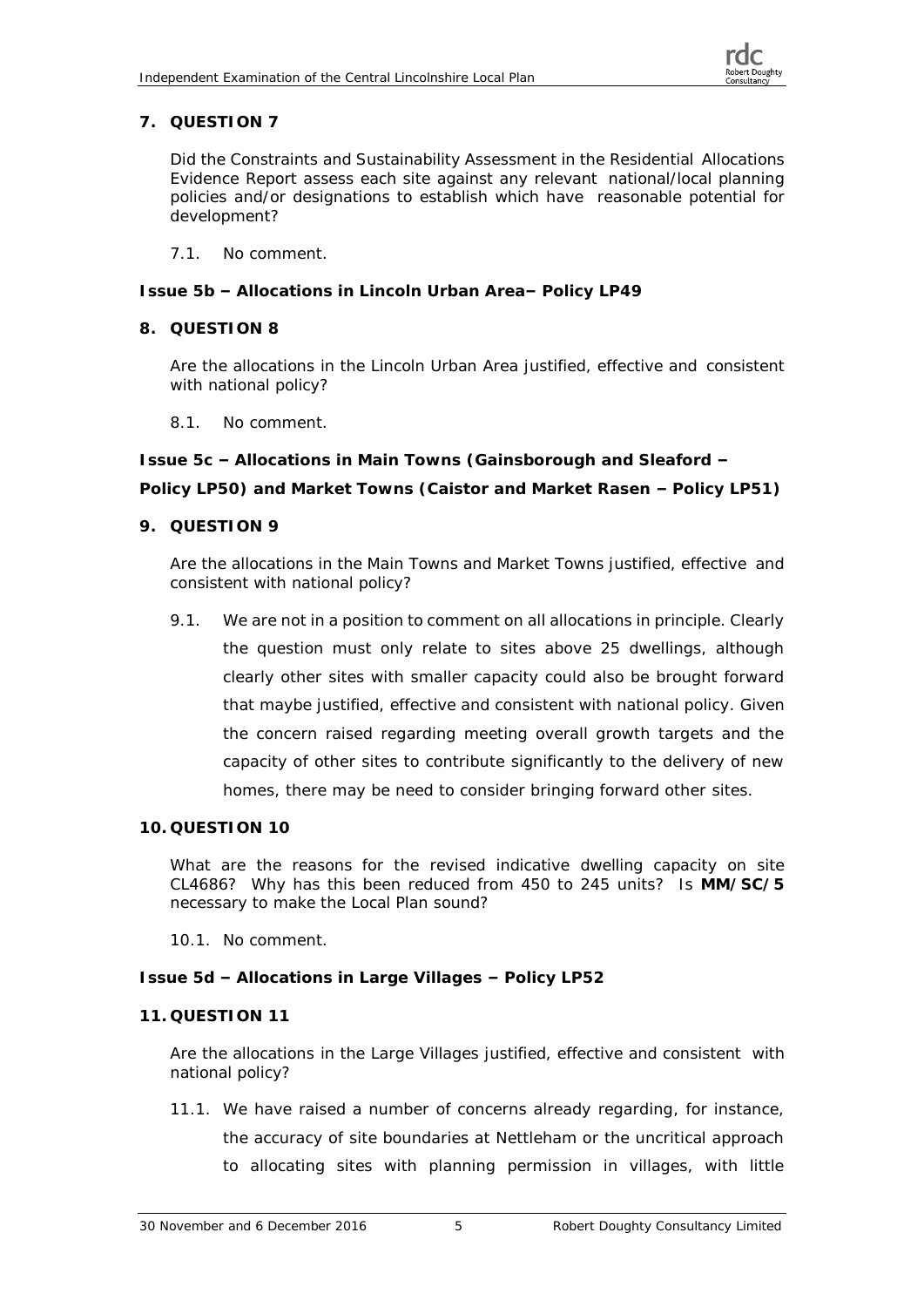assessment of the needs or capacity of the settlement to accommodate more or less development. There must be some doubt about the justification and effectiveness of the allocations, as the approach is not applied consistently across the plan area.

#### **12. QUESTION 12**

Is the addition of allocation CL4007 through **MM/SC/6** necessary to make the Local Plan sound? Is this necessary? Does the allocation materially affect the spatial distribution of housing or position of Bardney within the hierarchy of villages?

12.1. We understand that CL4007 is added to the plan due to the grant of planning permission at appeal. No analysis appears to have been undertaken to assess the impact of increased growth in Bardney, either on the settlement itself, its role in the settlement hierarchy or the wider distribution of growth across the plan area. We understand that the primary school is not at optimum size, for instance, which would indicate that Bardney could accommodate further growth, above and beyond that promoted in the draft plan and MM/SC/6 in order to make most efficient use of the existing facility. Clearly there may be other issues which may support or counter further development in Bardney, but these issues are not explored in the plan or its supporting evidence.

#### **13. QUESTION 13**

How was the scale of development proposed in allocation CL1100, and cumulatively with other allocations in Witham St Hughs defined? Is the level of growth proposed comparable with other Large Villages in the Lincoln Strategy Area?

#### 13.1. No comment.

**Issue 5e – Allocations in Medium and Small Villages – Policy LP53**

#### **14. QUESTION 14**

Are the allocations in the Medium and Small Villages justified, effective and consistent with national policy?

14.1. All allocations in these villages already benefit from planning permission. No attempt has been made to justify the sites beyond the fact that they already benefit from planning permission. If the sites have been approved because they are justified, effective and consistent with national policy, but would not be approved under the terms of the draft policy (as the settlements are not deemed appropriate for allocation) doubt must be cast on whether the draft policy is justified, effective and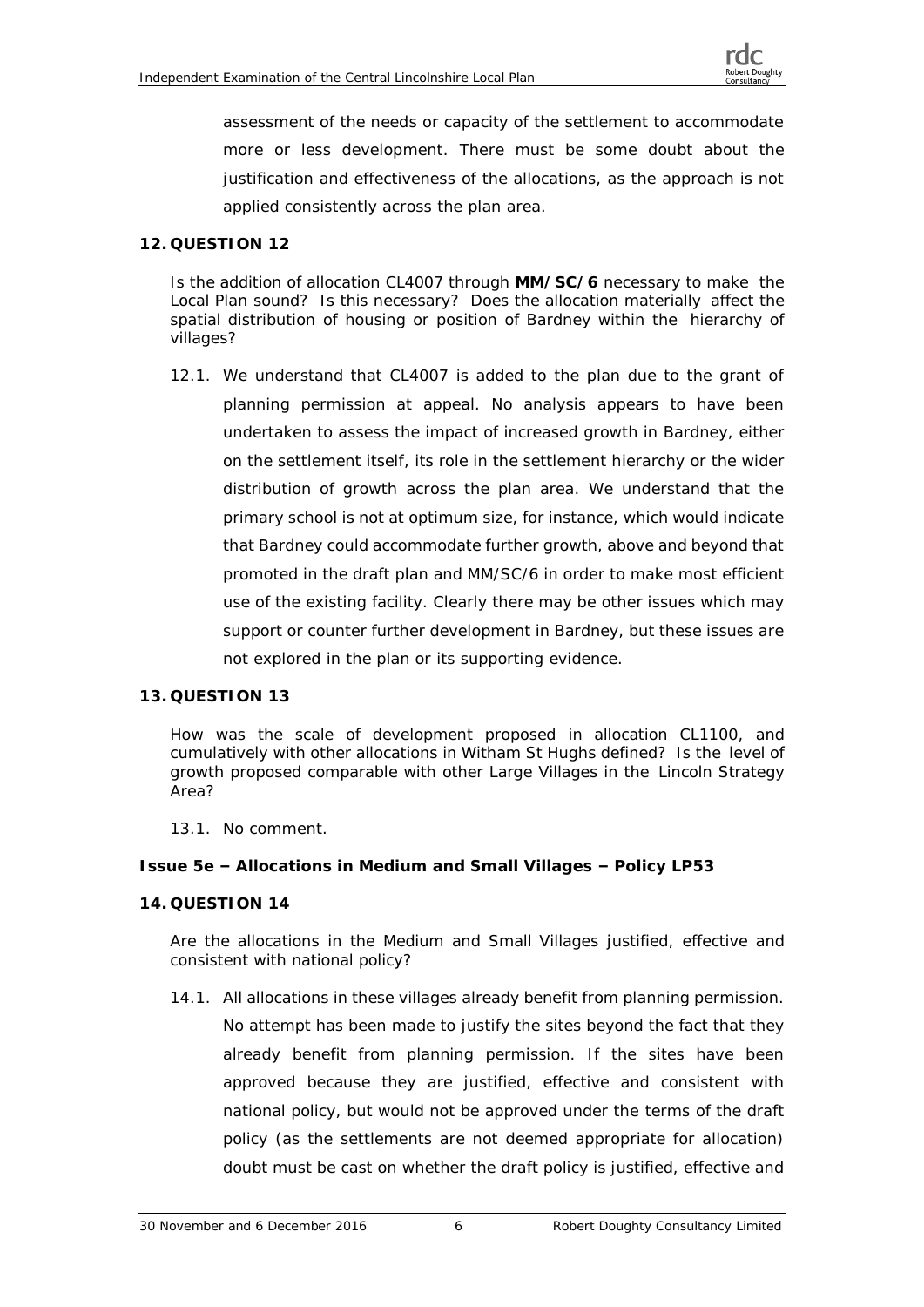

consistent with national policy. Other sites have been promoted in other settlements, such as Potterhanworth, Scothern, Thorpe on the Hill and Kirkby la Thorpe but are being resisted because they exceed the arbitrary cap on site size promoted in the draft local plan. In many cases the cap is the sole reason for resisting otherwise sustainable development. Again this demonstrates that the policy itself in not justified, effective and consistent with national policy, which has been used as a justification for the grant of planning permission for sites subsequently allocated in the local plan.

#### **15. QUESTION 15**

Should the plan take a more comprehensive approach to providing allocations (say under 25 dwellings) in Medium and Small villages commensurate with their size, role, function and accessibility to services?

15.1. Yes. There is no evidence provided to support the plan to demonstrate that the level of growth in these villages will come forward in accordance with the plan. The fact that the plan contains allocations for larger developments (above 25 dwellings) indicates that the cap would act as a constraint on future development. Consideration should be given to including allocations of all sizes across settlements, to take account of needs of the settlement and its capacity to support sustainable growth.

#### **16. QUESTION 16**

It is necessary to add additional allocations proposed through **MM/SC/7**? Is MM/SC/7 necessary to make the Local Plan sound?

16.1. MM/SC/7 promotes the sites that have been granted planning permission by West Lindsey District Council, or at appeal across a range of small, medium or large villages. The fact that these developments have been approved, in many cases contrary to the policies in the emerging plan, would indicate that the plan is not sound and the delivery of growth will be dependent on developments that are contrary to its policies.

#### **Issue 5f – Development in Hamlets and the Countryside – Policy LP55**

#### **17. QUESTION 17**

Policy LP55 Part A refers to the re-use and conversion of non-residential buildings for residential use in hamlets and the countryside. What criteria and/or policies apply to similar proposals in small villages

#### 17.1. No comment.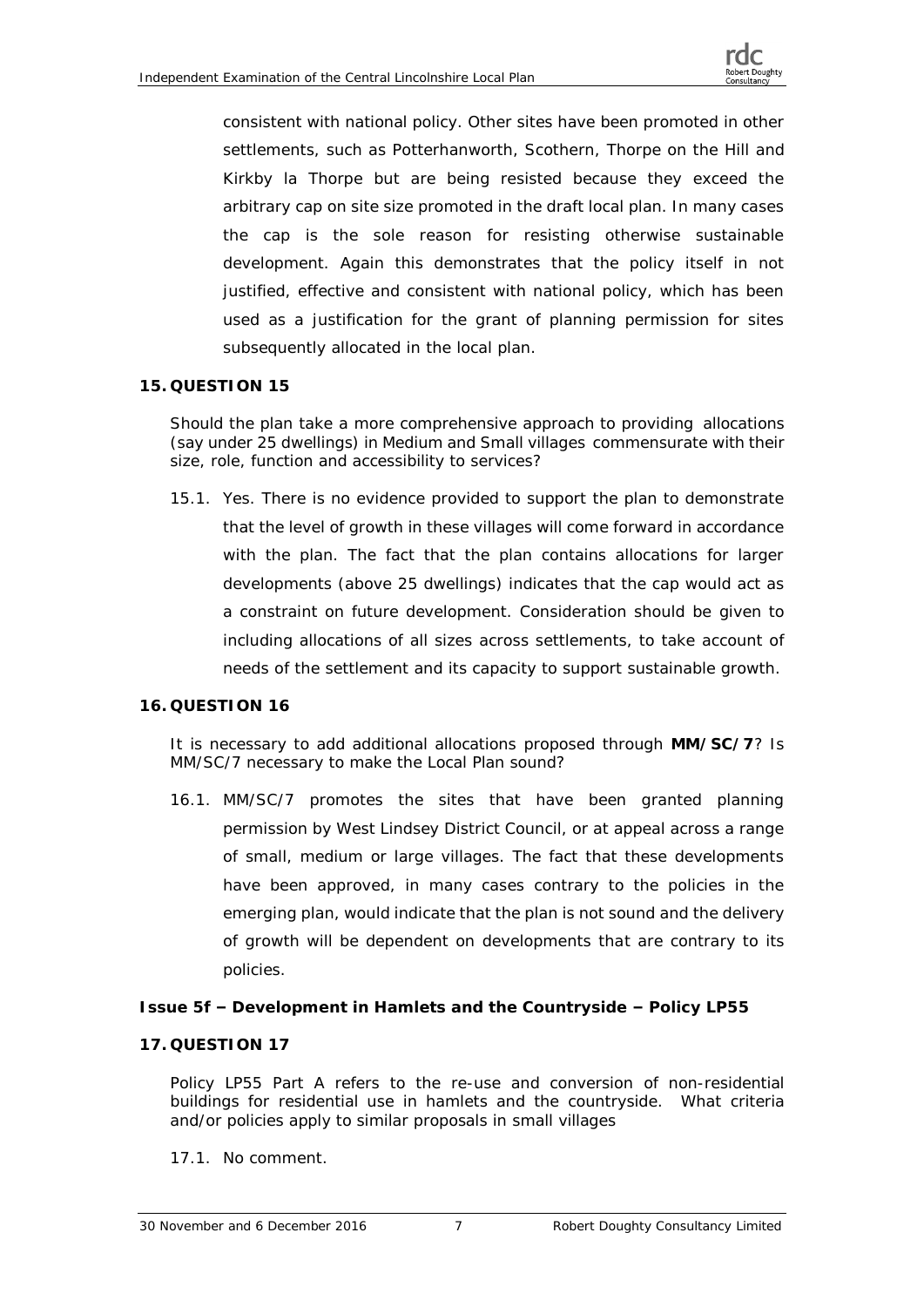#### **18. QUESTION 18**

Similarly, how does the Local Plan provide a basis upon which to assess the reuse and conversion of non-residential buildings in the Lincoln Urban Area or adjacent to Main/Market Towns?

18.1. No comment.

#### **19. QUESTION 19**

As identified through Issues 3c and 3d above, Policies LP2, LP3 and LP4 accept the possibility of development on the edge of settlements. In contrast, Policy LP55 restricts new dwellings in the countryside. In this context how will the 'countryside' and 'appropriate locations' (as per Policy LP2) be defined? Does Part D need to provide a caveat, explanation and/or or other mechanism so as not to preclude residential development under Policies LP2 and LP4?

19.1. As discussed under question 13 of issue 3d, "We are concerned that although the plan promotes the deletion of settlement boundaries no effective guidance has been provided to define what is within or adjacent to a settlement or provided guidance as to what development may be acceptable. Policy 55 does not address this issue in any way, as it implies that it is applicable to development in the open countryside, and does not address development adjacent to settlements. Clearly this inconsistency needs to be resolved in some way."

#### **20. QUESTION 20**

Is Part G consistent with paragraph 112 of the Framework which states that "local planning authorities should take into account the economic and other benefits of the best and most versatile agricultural land. Where significant development of agricultural land is demonstrated to be necessary, local planning authorities should seek to use areas of poorer quality land in preference to that of a higher quality."

20.1. No comment.